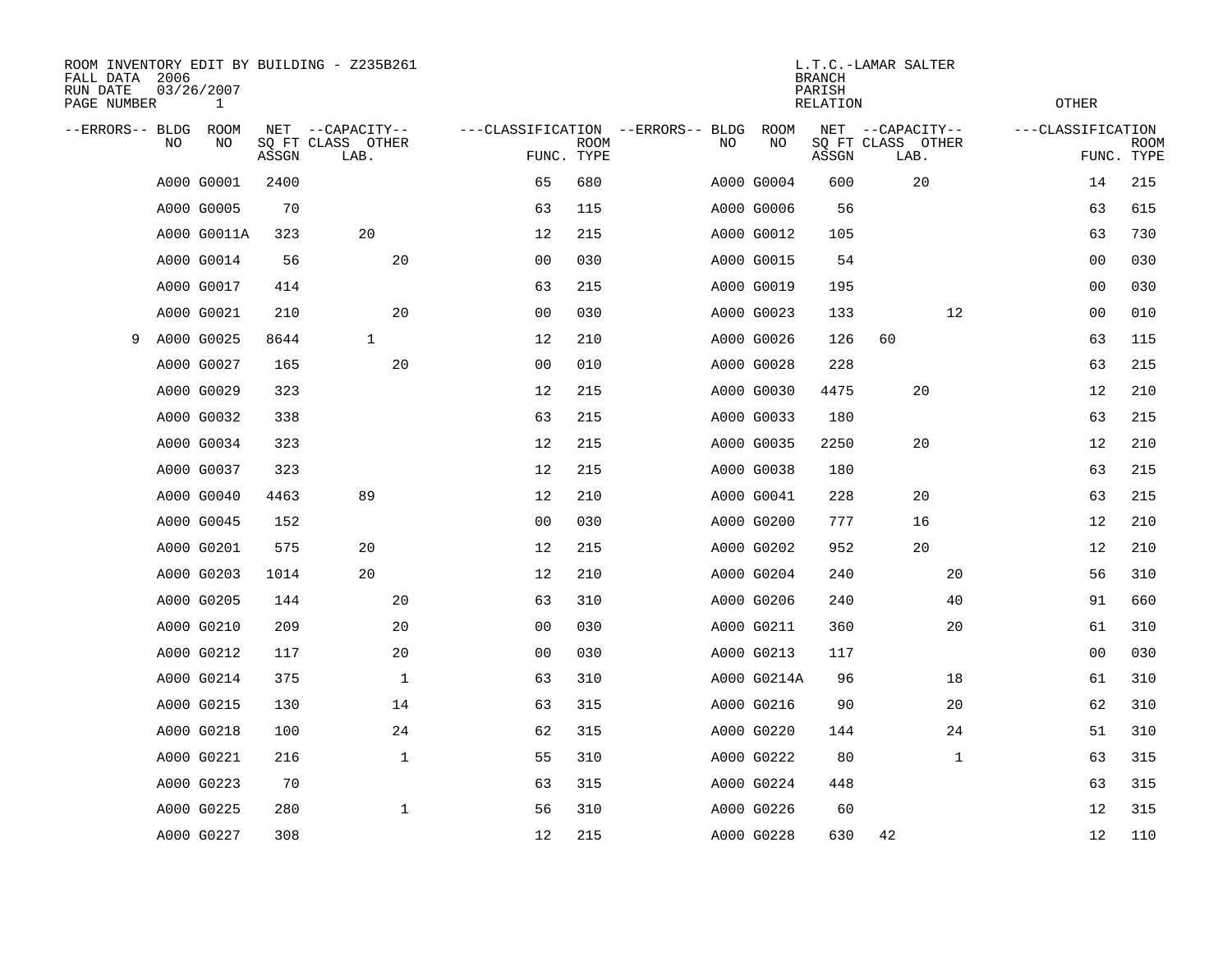| ROOM INVENTORY EDIT BY BUILDING - Z235B261<br>2006<br>FALL DATA<br>RUN DATE<br>PAGE NUMBER | 03/26/2007<br>2 |       |                                               |                   | L.T.C.-LAMAR SALTER<br><b>BRANCH</b><br>PARISH<br>OTHER<br>RELATION |                        |                                                                |              |                                                                              |                   |                    |
|--------------------------------------------------------------------------------------------|-----------------|-------|-----------------------------------------------|-------------------|---------------------------------------------------------------------|------------------------|----------------------------------------------------------------|--------------|------------------------------------------------------------------------------|-------------------|--------------------|
| --ERRORS-- BLDG<br>NO                                                                      | ROOM<br>NO.     | ASSGN | NET --CAPACITY--<br>SQ FT CLASS OTHER<br>LAB. | ---CLASSIFICATION | <b>ROOM</b><br>FUNC. TYPE                                           | --ERRORS-- BLDG<br>NO. | ROOM<br>NO                                                     | NET<br>ASSGN | --CAPACITY--<br>SQ FT CLASS OTHER<br>LAB.                                    | ---CLASSIFICATION | ROOM<br>FUNC. TYPE |
|                                                                                            | A000 G0229      | 570   | 11                                            | 12                | 210                                                                 |                        | A000 G0233                                                     | 418          |                                                                              | 00                | 020                |
|                                                                                            | A000 G0234      | 476   |                                               | 55                | 350                                                                 |                        | A000 G0301                                                     | 834          |                                                                              | 00                | 020                |
|                                                                                            | A000 G0302      | 130   |                                               | 00 <sub>0</sub>   | 030                                                                 |                        | A000 G0303                                                     | 77           |                                                                              | 63                | 215                |
|                                                                                            | A000 G0305      | 117   |                                               | 00                | 030                                                                 |                        | A000 G0306                                                     | 1509         | 30                                                                           | 12                | 210                |
|                                                                                            | A000 G0306A     | 119   | 24                                            | 56                | 310                                                                 |                        | A000 G0310                                                     | 56           | 4                                                                            | 63                | 615                |
|                                                                                            | A000 G0311      | 144   |                                               | 63                | 730                                                                 |                        | A000 G0312                                                     | 704          | 10                                                                           | 15                | 215                |
|                                                                                            | A000 G0314      | 576   | 40                                            | 15                | 215                                                                 |                        | A000 G0315<br>TOTAL NUMBER CLASSROOMS<br>TOTAL NUMBER LABS 210 | 160          | 20<br>TOTAL NET ASSIGN SQ. FT. IN ROOM FILE<br>TOTAL NUMBER SPECIAL LABS 220 | 56<br>37,769      | 310<br>9           |
| 5.<br><b>B000</b>                                                                          |                 |       |                                               |                   |                                                                     |                        |                                                                |              |                                                                              |                   |                    |

5 C000

NO ROOMS

NO ROOMS